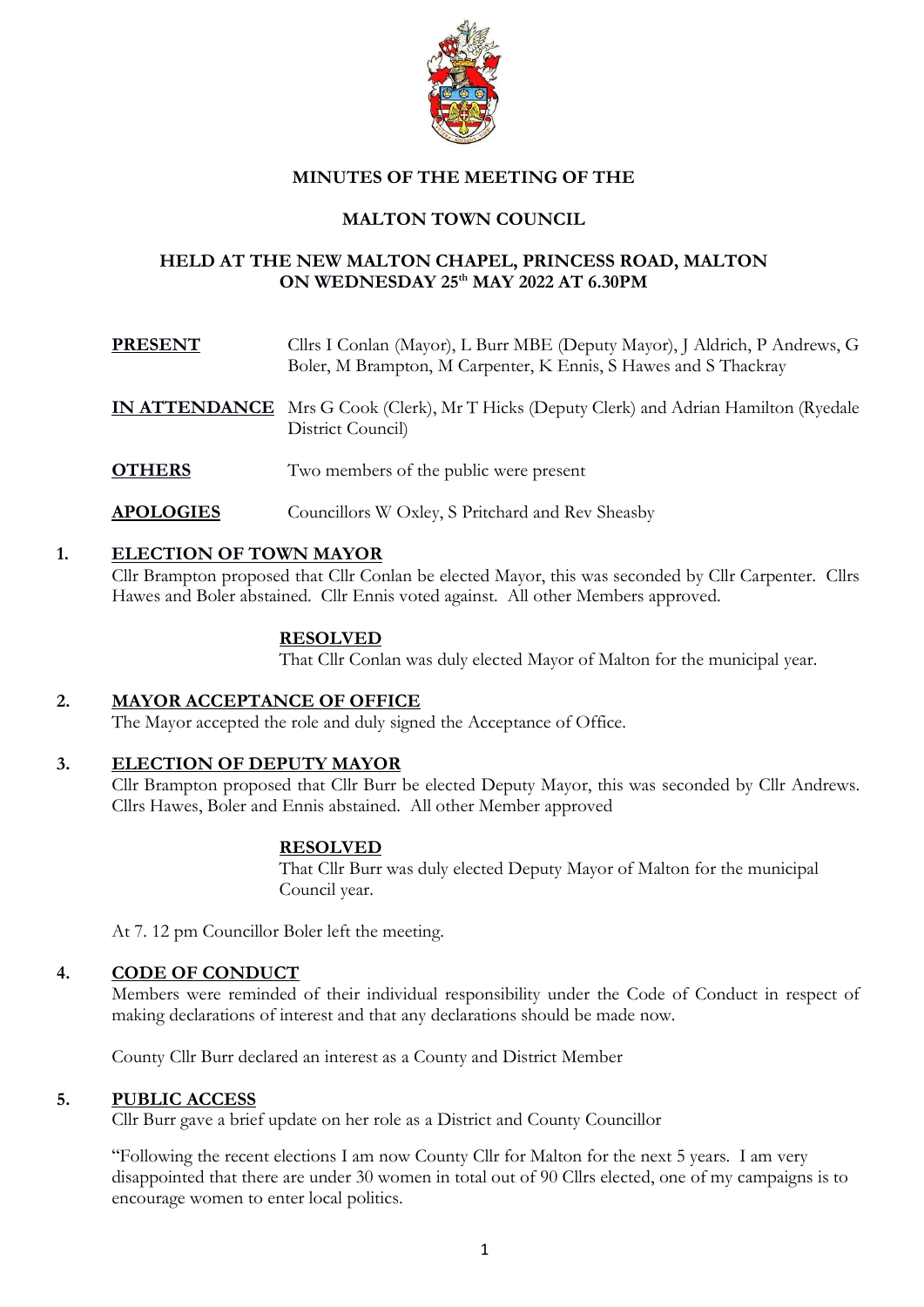The first year will be determining the way forward for the new authority but with the conservatives having a majority of 4, I am imagining it will be business very similar to usual.

One thing that will change profoundly now is the scrutiny of the executive from the now much bigger opposition members. Another of my campaigns is to bring green issues to the fore at Northallerton.

All the executive positions are held by conservatives and I feel we must invite the local Norton County Cllr executive member to each and every one of our meetings to find out how he is going to help with our traffic issues as he is now the portfolio holder for highways he can help us with our ambitions to sort out the traffic issues

At the moment there is no indication of what responsibility's the area committee will have but I sincerely hope local planning decisions is one of those aspects of localism to be given to the area committee, it has yet to be confirmed what role the Town council will play at this moment. I am optimistic that we can make changes for the better working together for our electorate".

Resident Hendrick Klaver, explained to Members about his passion for community cohesion and seeking out the best outcome for our communities. Hendrick asked Members if they would consider re-visiting the Norton skatepark project at a future meeting. In addition, he would like to encourage Members to consider supporting the halfpipe restoration.

Cllr Burr declared an interest in the skatepark project as a Norton Town Council and commented that it may be possible that Malton Town was hasty in breaking that bond with Norton Town Council and that the skatepark should be added as an agenda item at the June meeting.

Cllr Ennis explained that Members have never been against the skatepark but wanted to remind Members that Malton Town Council pay for the lease of Orchard Fields and Lady Spring Wood and own and manage Rainbow Lane Play Area, all of which are used regularly by Malton and Norton residents, this was evident from feedback from the young people at the recent community consultation survey carried out at all Malton and Norton schools. So the question would be if Malton Town Council provide funds to the skate park would Norton Town Council provide funds for Malton facilities also.

Cllr Brampton suggested a separate agenda item to allow District, County and other Town Council updates, it was agreed to add this to the June agenda.

Cllr Thackray raised the issue of air pollution and the HGV ban, it was agreed to add these to the June agenda.

Councillor Andrews gave an update on his role as District Councillor. The Local Plan steering group was working well and moving forward in a positive way, however, due to some Member role changes at Ryedale District Council, this may change, watch this space.

### 6. MAYOR'S REPORT

No report.

## 7. MINUTES

## RESOLVED

That the Minutes of the Council Meeting held on 27<sup>th</sup> April 2022 be approved and signed as a correct record. Proposed by Cllr Burr, seconded by Cllr Ennis. All other Members who were present at the meeting approved.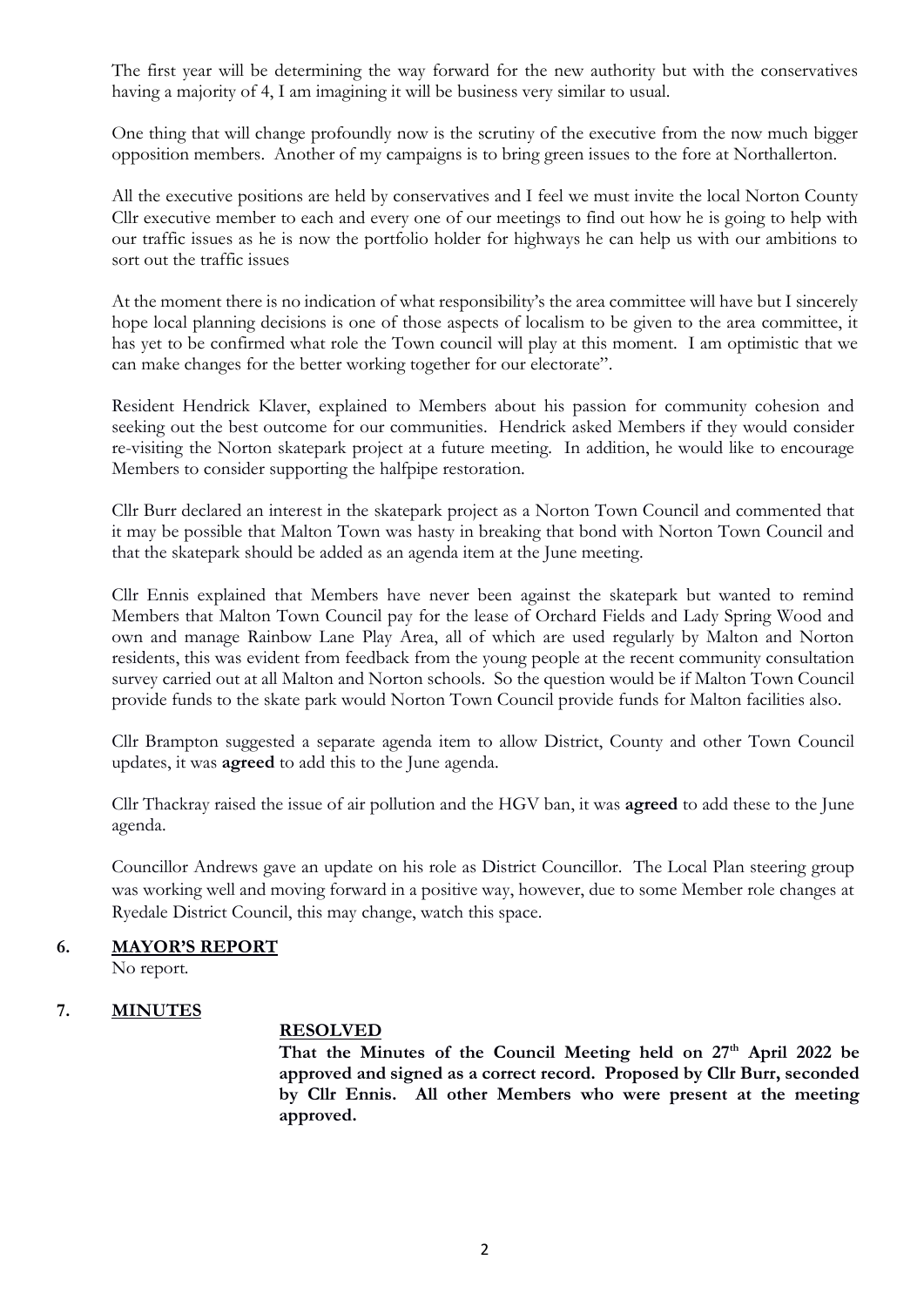# 8. FINANCIAL REPORT AND ACCOUNTS

- (i) Members noted the bank reconciliation showing the position as of  $30<sup>th</sup>$  April 2022 (ii) Twenty seven accounts were submitted for approval
- Twenty seven accounts were submitted for approval
- (iii) To receive the Annual Internal Audit Report and to consider any action required
- (iv) To approve the Annual Return for 2021/2022 for submission to the external auditor and to confirm the dates for the period of exercise of public rights

|                              |                                          |          | On-line            |
|------------------------------|------------------------------------------|----------|--------------------|
| J B Motors                   | Fuel                                     | 128.58   | Payment            |
|                              |                                          |          | On-line            |
| Emma Stothard Sculpture Ltd  | Sculpture Broughton Rise                 | 2940.00  | Payment            |
| Yorkshire Internal Audit     |                                          |          | On-line            |
| Services                     | Final Internal Audit 2021/22             | 395.00   | Payment            |
|                              | Water Charges - Old Malton               |          | On-line            |
| Business Stream              | Cemetery                                 | 12.67    | Payment            |
| Business Stream              | Water Charges - New Malton               | 100.49   | On-line<br>Payment |
|                              | Cemetery                                 |          | On-line            |
| <b>BATA</b>                  | Poly Role & Butane Gas                   | 146.88   | Payment            |
|                              |                                          |          | On-line            |
| Hopkinson & Son Ltd          | Strimmer Parts                           | 35.98    | Payment            |
|                              |                                          |          | On-line            |
| Nynet Ltd                    | CCTV - Qtr 1 Connectivity                | 1485.00  | Payment            |
|                              |                                          |          | On-line            |
| Hainsworth Plant Hire        | Groundworks - Cemetery Store             | 1003.20  | Payment            |
|                              |                                          |          |                    |
|                              | Insurance - Additional Fidelity<br>Cover |          | On-line            |
| Gallagher                    |                                          | 384.48   | Payment<br>On-line |
| N Power                      | Energy - Church Clock Lighting           | 87.54    | Payment            |
|                              |                                          |          |                    |
|                              |                                          |          | $On$ -line         |
| Harrison & Hargreaves        | Street Furniture Paint                   | 179.97   | Payment            |
|                              |                                          |          | On-line            |
| Angela Wright                | Chapel Cleaning                          | 100.00   | Payment            |
|                              | Year End Online Accounts                 |          | $On$ -line         |
| Rialtas Business Solutions   | Closedown                                | 669.60   | Payment            |
|                              |                                          |          | On-line            |
| Fitzwilliam Malton Estate    | Orchard Field Rent Qtr 1                 | 600.00   | Payment            |
|                              |                                          |          | On-line            |
| Hudson Plant & Excavation    | Sculpture Base Broughton Rise            | 1008.00  | Payment            |
|                              |                                          |          | On-line            |
| Howarth Timber               | Fencing                                  | 422.66   | Payment            |
|                              | Tools, hinges, grass seed, bolts         |          | On-line            |
| R Yates & Sons               | & trugs                                  | 146.00   | Payment            |
|                              |                                          |          | On-line            |
| <b>MKM</b>                   | Gravel, Timber & Stone Flags             | 1102.14  | Payment            |
|                              |                                          |          | On-line            |
| North Yorkshire Pension Fund | Pension Contributions                    | 1686.34  | Payment            |
|                              |                                          |          | On-line            |
| HMRC                         | Tax/NI Contributions                     | 1869.55  | Payment            |
|                              |                                          |          | $On-line$          |
| Staff Salaries               | Salaries                                 | 4842.35  | Payment            |
|                              |                                          |          |                    |
| Ryedale District Council     | Cemetery Rates                           | 86.00    | Direct Debit       |
| Square One                   | Chapel Broadband                         | 54.61    | Direct Debit       |
| Spoton.net Ltd               | MTC Website Subscription                 | 56.40    | Direct Debit       |
| Brandsby Wilson              | Chapel Lane Parking Permit               | 20.00    | Direct Debit       |
| EE                           | Town Council Mobile Phones               | 64.94    | Direct Debit       |
| Total                        |                                          | 19628.38 |                    |
|                              |                                          |          |                    |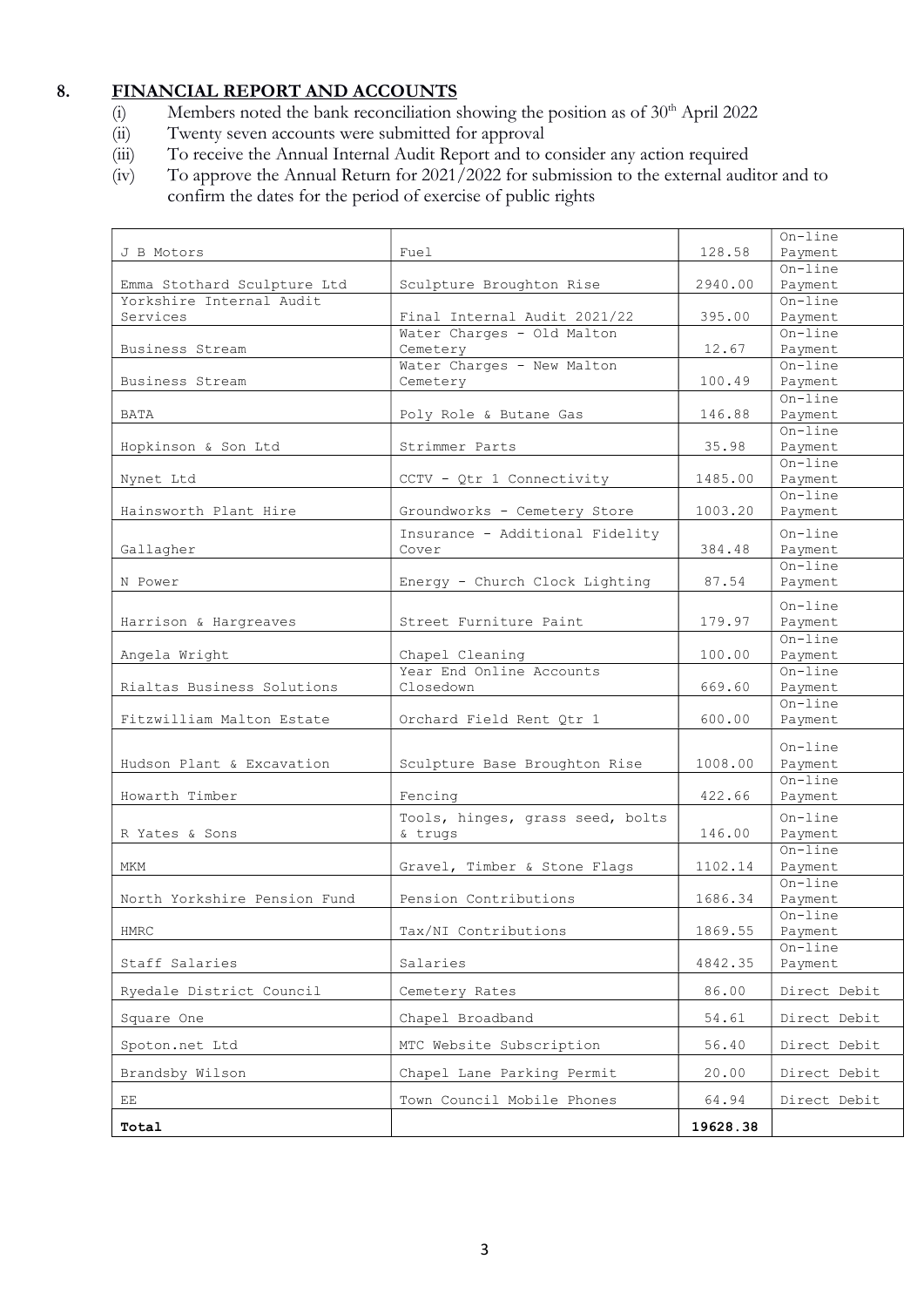RESOLVED

 Proposed by Cllr Ennis, seconded by Cllr Burr. All other Members approved.

- (i) That twenty seven accounts be approved for payment
- (ii) That the Annual Return and suggested dates for the period of exercise of public rights for 2021-22 be approved.

#### 9. MEMBER APPOINTMENTS

| Organisation                                         | Representative                       |
|------------------------------------------------------|--------------------------------------|
| Yorkshire Local Councils                             | Mayor & Clerk                        |
| Association                                          |                                      |
| School Governors                                     | Cllrs Hawes & Andrews                |
| Malton School. (Endowment)                           |                                      |
| Malton & Norton Dispensary Fund                      | Cllr Boler                           |
| Malton Museum Foundation                             | Cllr Andrews                         |
| Ryedale Cameras in Action                            | Cllr Thackray                        |
| Malton In Bloom                                      | Cllrs Burr, Boler & Hawes            |
| Malton & Norton Area Partnership                     | Cllrs Brampton & Cllr Conlan         |
| Ryedale Five Towns Group                             | Mayor & Clerk                        |
| Milton Rooms                                         | Cllr Ennis                           |
| Flooding Response Group                              | Cllr Aldrich                         |
| Rainbow Lane Play Area<br>Representatives            | Cllrs Hawes, Burr, Ennis & Carpenter |
| Castle Gardens                                       | Cllr Boler                           |
| Internal Audit Controls                              | Cllrs Hawes & Ennis                  |
| Malton & Norton Traffic Study<br>Steering Group      | Cllrs Thackray & Aldrich             |
| Malton & Norton Neighbourhood<br>Plan Steering Group | Cllr Pritchard                       |

#### RESOLVED

 Proposed by Cllr Ennis, seconded by Cllr Burr. All other Members approved. That the Town Council be represented in 2022-23 on organisations, or in connection with topics, as tabled:

## 10. GENERAL POWER OF COMPETENCE

The Council confirm their eligibility to use the General Power of Competence.

#### RESOLVED

 That Malton Town Council at the time of this meeting, until the next relevant Annual Meeting of the Council, that having met the conditions of eligibility as defined in the Localism Act 2011 and SI 965 "The Parish Councils (General Power of Competence)(Prescribed Conditions) Order 2012, adopt the General Power of Competence". Proposed by Cllr Andrews, seconded by Cllr Burr, Cllr Carpenter abstained. All other Members approved.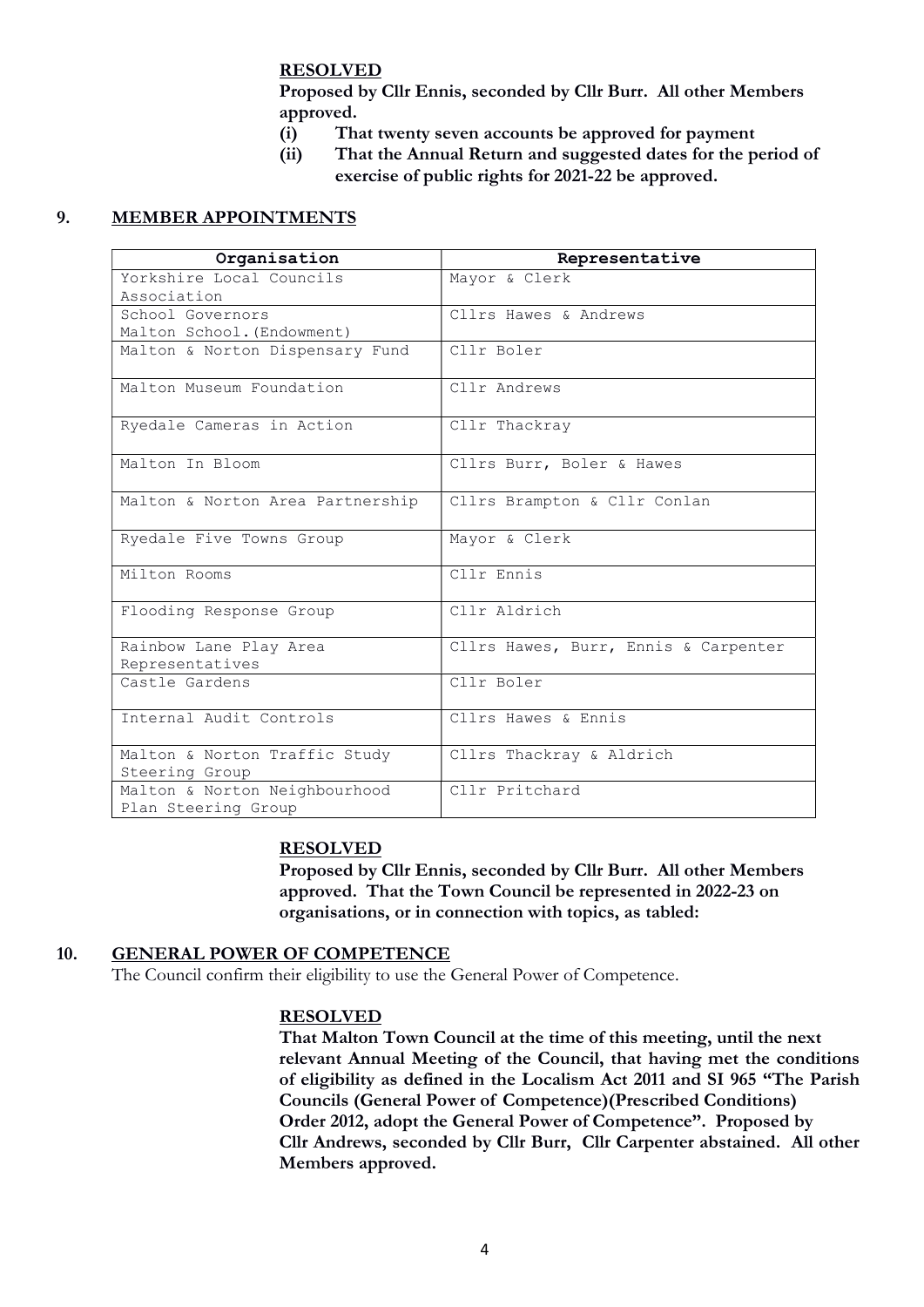# 11. ANNUAL MEETING DATES – 2022-2023

Members reviewed the annual meeting schedule (previously circulated). The Parish Assembly format and date will be an agenda item at the next meeting.

| 29 <sup>th</sup> June 2022      | 6.30 <sub>pm</sub>               |
|---------------------------------|----------------------------------|
| $27th$ July 2022                | 6.30 <sub>pm</sub>               |
| 31 <sup>st</sup> August 2022    | 6.30 <sub>pm</sub>               |
| 28 <sup>th</sup> September 2022 | 6.30 <sub>pm</sub>               |
| 19th October 2022               | 6.30pm (week earlier than usual) |
| 30 <sup>th</sup> November 2022  | 6.30 <sub>pm</sub>               |
| 14 <sup>th</sup> December 2022  | 6.30 <sub>pm</sub>               |
| $25th$ January 2023             | 6.30 <sub>pm</sub>               |
| 22 <sup>nd</sup> February 2023  | 6.30 <sub>pm</sub>               |
| 29 <sup>th</sup> March 2023     | 6.30 <sub>pm</sub>               |
| $26th$ April 2023               | 6.30 <sub>pm</sub>               |
|                                 |                                  |

# RESOLVED

That the Town Council approve the dates of the Town Council meetings for 2022-2023. Proposed by Cllr Conlan, seconded by Cllr Brampton. All other Members approved.

# 12. TOWN COUNCIL BUSINESS PLAN 2022-2026

Members reviewed the plan (previously circulated):-

## RESOLVED

 That the Town Council approve the Business Plan 2022-2026 with the suggested amendments

- (i) Page 5, Item 5. Change date of next planned elections to May 2027
- (ii) Page 6, Third paragraph. The Council meets at 6.30pm each month, please see website for the meeting location https://www.malton-tc.gov.uk/agendas-minutes/
- (iii) Page 9. First paragraph. Remove the words which is approximately 50% of the precept.
- (iv) Page 11. Malton & Norton Neighbourhood Plan add the additional sentence below after the fifth paragraph. 'The Council may wish to consider its views on this matter'. Proposed by Cllr Burr, seconded by Cllr Ennis. Cllr Brampton voted against. All other Members approved.

#### 13. REPORT OF THE TOWN CLERK (a) CEMETERY MANAGER UPDATE

#### FUNERALS

| <b>New Malton Cemetery</b> |                 |                       |
|----------------------------|-----------------|-----------------------|
| Interment                  | Grave No: 5364  | John Turnbull         |
| Interment Ashes            | Grave No: 7053B | John King             |
| Interment Ashes            | Grave No: 4803  | Ronald Bairstow       |
| Interment                  | Grave No: 4817  | Joan Mary Stockdale   |
| <b>Old Malton Cemetery</b> |                 |                       |
| Interment                  | Grave No: 1385  | Lesley Smith          |
| Interment                  | Grave No: 1297  | Thomas David Embleton |

### OTHER WORK

Replaced old planters with new ones in Wheelgate Straightened up the trees in Milton Avenue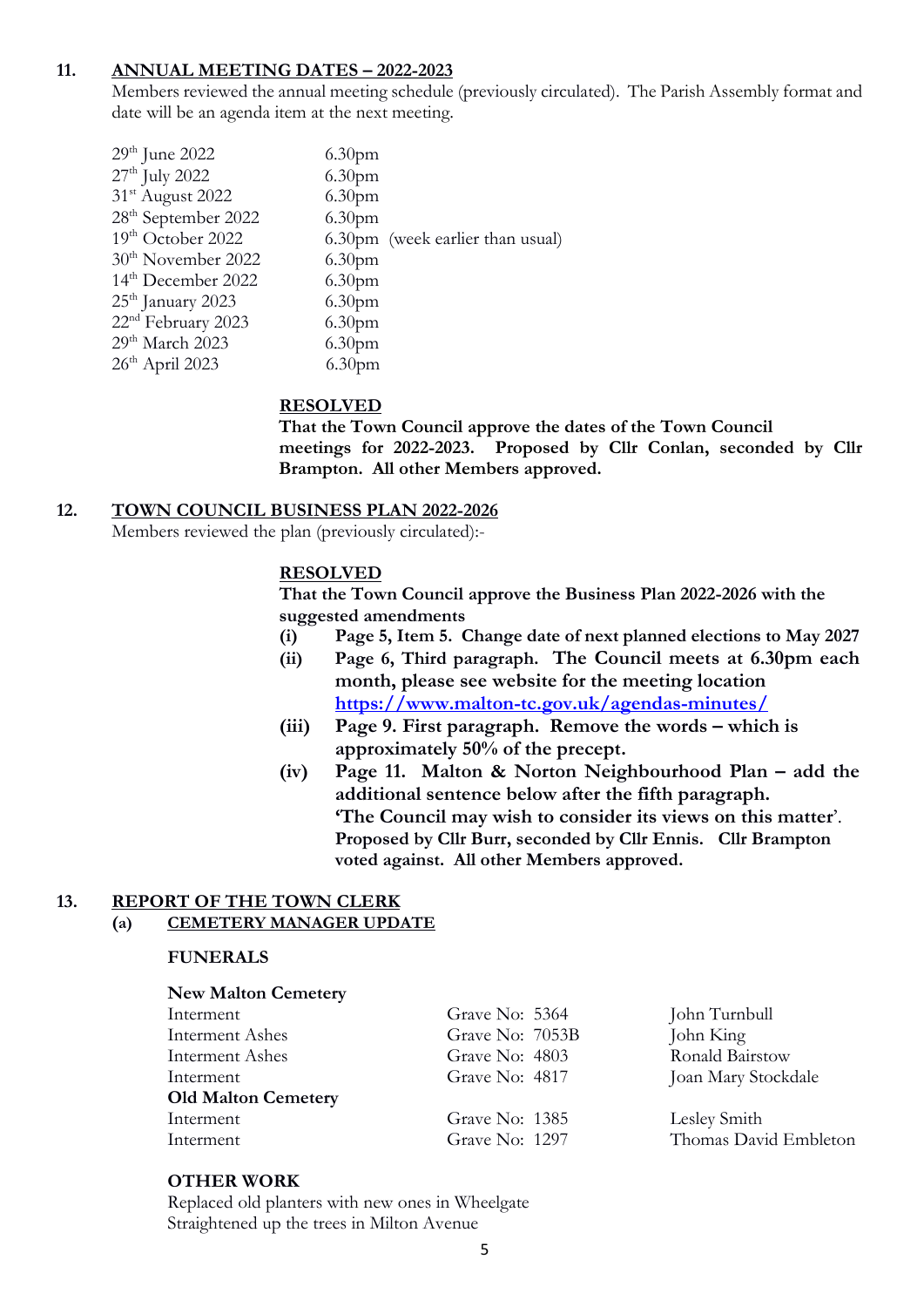# (b) COMMUNITY ENGAGEMENT

A Multi Agency Drop In session was carried out on 6<sup>th</sup> April and 4<sup>th</sup> May 10.30-11.30am at The Wesley Centre.

 The Clerk attended a joint monthly drop in session at Malton Secondary School 12.30-1.30pm with North Yorkshire Police on  $10^{th}$  February,  $10^{th}$  March,  $7^{th}$  April and  $12^{th}$  May. This is an opportunity for young people to ask officers for advice, discuss issues in the community and have a say on how their town could be improved.

# (c) CEMETERY IMPROVEMENTS

 The new oak coffin trestles have been delivered to the cemetery chapel. The trestles are the same oak and complement the existing chapel furniture.

# (d) MALTON IN BLOOM

 Work has commenced on the Malton library garden, this unloved area of the town will soon be blooming with colour, fragrant flowers and plants.

 The Broughton Rise Sensory Garden is coming on well, volunteers have worked extremely hard over the last three weeks, and the ground is hard going and not easy to work with. The Emma Stothard sheep sculptures are ready to be installed shortly once they arrive back from being on display at the Chelsea Flower Show where Emma Stothard has a stand.

 The Clerk will be applying for grant aid for a willow life size shepherdess with crook and sheep dog to compliment the sheep sculptures and enhance the garden. If successful, the garden could potentially be officially opened by Amanda Owen, the Yorkshire Shepherdess and be included in the Malton Art & Sculpture Trail.

 Volunteers have been busy growing plants in the two greenhouses at the cemetery which will be either planted in our garden beds around the town or sold on the Malton In Bloom plant stall at the food festival in June.

# (e) SEASONAL LIGHTING

 The LED lights will be installed on the tree in Castlegate and overhead festoon added to St Michael Street during May. The Clerk will work with the Clerk to Norton Town Council to obtain quotes to install lighting on County Bridge which Members will consider as part of the autumn budget.

# (f) LAUNCH OF THE NORTH YORKSHIRE FIRE & RESCUE SERVICE COMMUNITY RISK PROFILE

North Yorkshire Fire & Rescue Service has launched its new Community Risk Profile.

 The services provided to the public are to be based on an assessment of current and future risks balanced with an understanding of the communities served and the places where they live and work. They will take into account the potential impact of the identified risks on the people who visit, live and work in North Yorkshire.

 It is important that the community has confidence in NYF&RS and the way they deliver their services by using resources effectively and efficiently to address the risks which are present across the communities. The services provided include prevention and early intervention, fire safety, supporting resilience and emergency response.

 The Community Risk Profile is the most comprehensive and forward-looking assessment of the risks in the communities which will impact upon, and shape, the services delivered over the coming years. It is based on information drawn from NYF&RS incident data, government, Environment Agency and council data.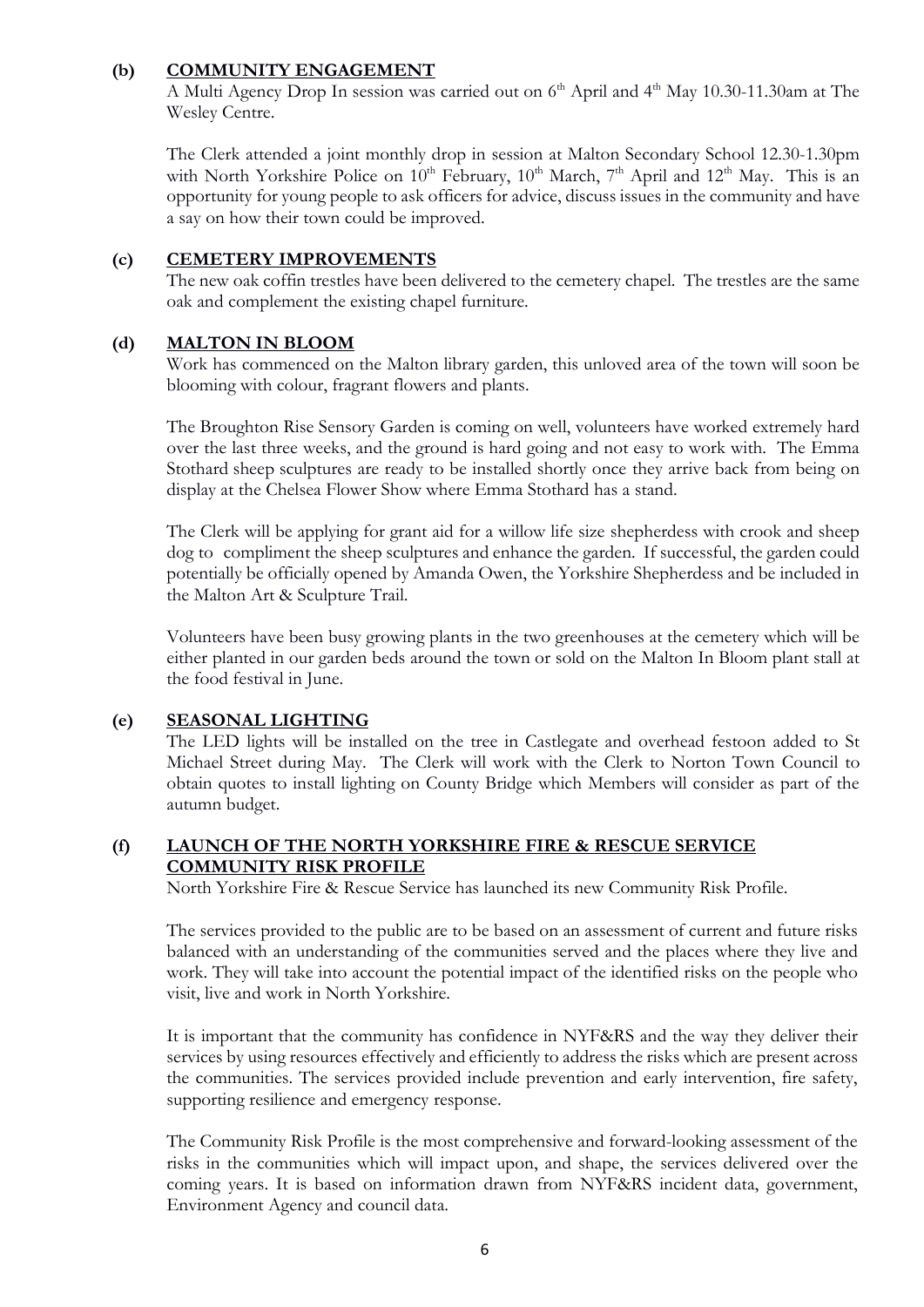Dave Winspear, Director of Capabilities said: "The Fire and Rescue National Framework for England requires every fire and rescue authority to assess all foreseeable fire and rescue related risks which could affect their communities, whether they are local, cross-border, multi-authority and/or national in nature from fires to terrorist attacks.

 "We now have a better view of what, where and why risk exists in our county. We have a deeper understanding of the risk factors and hazards that increase the likelihood of our services being needed. More importantly, it allows us to understand how and where we can intervene early to reduce the need for our emergency response.

 "The Community Risk Profile focuses on what has been identified as the priority risks. Like most public sector organisations our resources are limited. Developing our Community Risk Profile informs how we position and use the resources available to protect our communities and respond to incidents.

 "Sharing our Community Risk Profile helps the public to understand the basis on which we make decisions. Later this year we will be publishing and consulting on our Risk and Resource Model which is based on our assessment of the risk profile across the county."

# (f) QUEEN'S BATON RELAY

 The Birmingham 2022 Queen's Baton Relay is confirmed to visit Malton during its final journey through England this summer.

 The Queen's Baton Relay is set to travel the length and breadth of England for a total of 29 days, before culminating at the Opening Ceremony for Birmingham 2022 on 28 July 2022. Kicking off on Thursday 2 June, the Baton will spend four days in London, coinciding with the Queen's Platinum Jubilee Weekend. The Baton will then resume the international journey and return to England on Monday 4 July to commence a 25-day tour of the regions.

#### Yorkshire & The Humber Route

 Wednesday 13 July - Hull, Beverley, Market Weighton, York, Malton, Scarborough, Robin Hood's Bay and Whitby.

On Wednesday 13 July, Malton will officially welcome the Baton, arriving in Yorkersgate at 2.20pm, leaving Malton at 2.42pm. Ryedale District Council will be dressing part of the route with banners and bunting. All the local schools have been contacted and it is hoped pupils will line the route.

Members of the public are encouraged to get involved with the celebrations and embrace the arrival of the Baton, taking the opportunity to experience the buzz of Birmingham 2022 in Malton. For more information on the Queen's Baton Relay, visit www.birmingham2022.com/qbr.

## (i) STAFF TRAINING

The Clerk attended a YLCA Grant Training Webinar on 29<sup>th</sup> March 10am-12noon.

## (g) MEETINGS ATTENDED

The Clerk attends the virtual Multi Agency Problem Solving meeting for Ryedale held fortnightly. This is a monthly meeting which Officers work together to problem solve issues such as antisocial behaviour, hot spot locations, identify cross-cutting issues and share intelligence using problem solving methodologies to develop a specific response to alleviate the issue.

- 23<sup>rd</sup> March Malton In Bloom Volunteers Meeting, 7-9pm at The Milton Rooms
- 24<sup>th</sup> March Baton Relay Officers Meeting, 9.30-11am at Ryedale House
- 31<sup>st</sup> March Ryedale Cameras In Action, 2-3pm held virtually
- 4th April RBS Accounts Close Down 9.30-11am held virtually
- 6<sup>th</sup> April Baton Relay Officers Meeting, 9.30-11am at Ryedale House
- 3<sup>rd</sup> May Rebecca Wilkin MFE & Jeff Clark Art of Protest, 12-1pm held virtually
- 4th May Mike Gwilliam Orchard Fields Interpretation Boards 1-1.30pm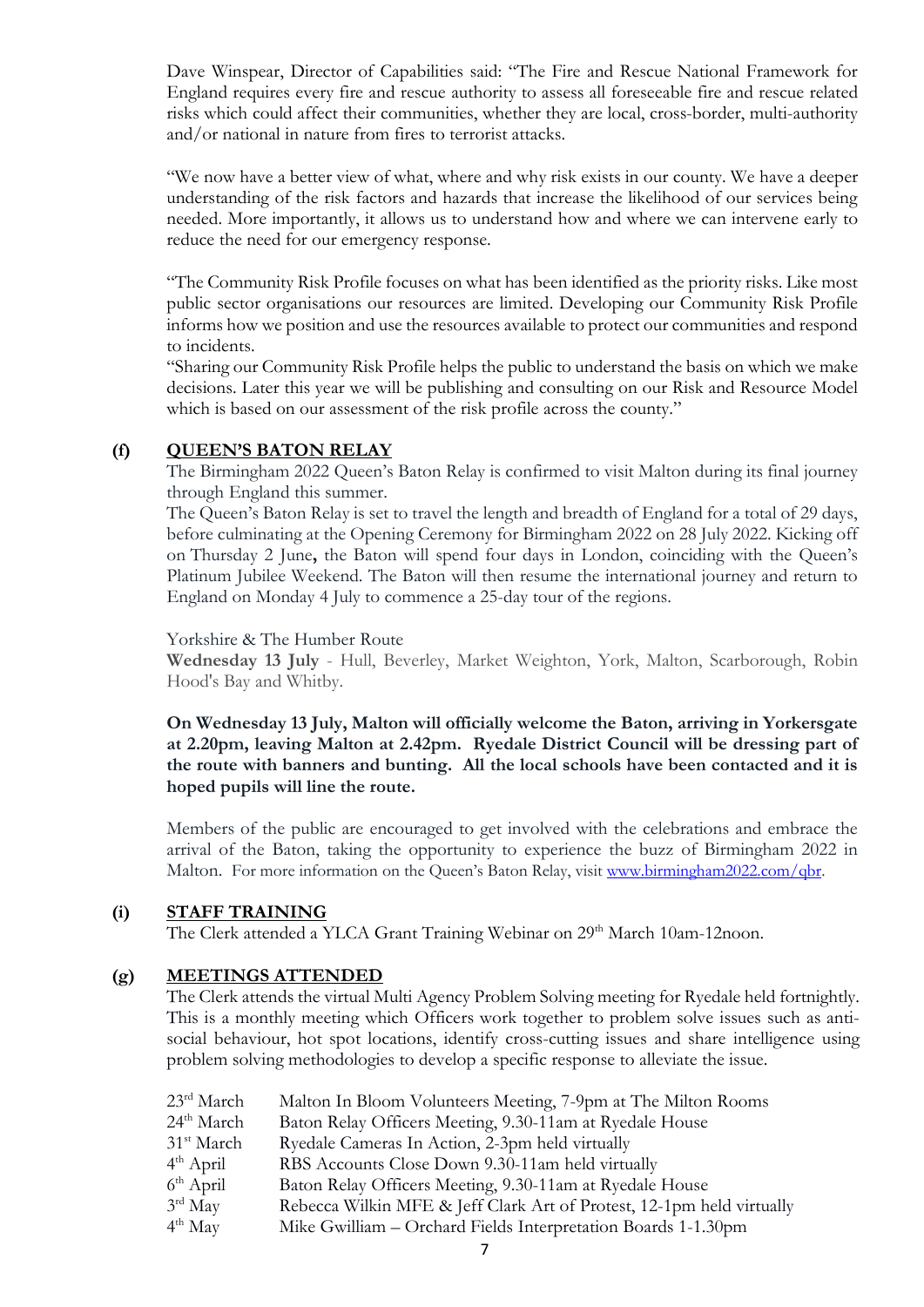| $9th$ May     | Baton Relay Officers Meeting, 9.30-11am at Ryedale House |
|---------------|----------------------------------------------------------|
| $12^{th}$ May | Clerk to Norton Town Council 9-11am at MTC               |

# (h) CURRENT TOWN ISSUES

- There has been several occasions now that the weather has improved where groups of young people are having barbeques in Orchard Fields, unfortunately two benches have been fire damaged due to this, the Clerk is looking into repairing the benches and working with North Yorkshire Fire & Rescue as to the possibility of installing barbeque racks onto the benches to prevent future damage.
- Criminal damage was carried out during the weekend of  $7<sup>th</sup>$  and  $8<sup>th</sup>$  May at the seating/planting area at the bottom of Castlegate. Another tree was removed from the planter and thrown into Taylor Brown yard behind. The Clerk is working with NYP and partner agencies to try to identify the perpetrator and find ways to alleviate this issue reoccurring.

#### RESOLVED

 That Members approve the report of the Town Clerk. Proposed by Cllr Burr seconded by Cllr Ennis. All other Members approved. Cllr Brampton Abstained.

### 14. POLICY REVIEW

Members reviewed the following documents (previously circulated):-

- (i) Health & Safety Policy
- (ii) Social Media & Electronic Communications
- (iii) GDPR Data Audit

#### RESOLVED

 Proposed by Cllr Ennis, seconded by Cllr Burr. All other Members approved.

#### 15. PLANNING APPLICATIONS

22/00474/HOUSE Erection of single-storey extension to side (revised details to approval 21/01046/HOUSE dated 18.03.2022) at 20 The Mount, Malton

|                | <b>RESOLVED</b>                                                                                                                                                                                                 | Approved<br>Cllr Burr, Thackray & Brampton abstained.<br>Cllrs Conlan & Carpenter voted against. All<br>other Members approved                                                                                                                       |
|----------------|-----------------------------------------------------------------------------------------------------------------------------------------------------------------------------------------------------------------|------------------------------------------------------------------------------------------------------------------------------------------------------------------------------------------------------------------------------------------------------|
| 22/00524/HOUSE | <b>RESOLVED</b>                                                                                                                                                                                                 | Erection of detached garage and cycle/bin store following demolition of<br>existing garage at 20 The Mount, Malton<br>Approved<br>Cllr Burr, Thackray & Brampton abstained.<br>Cllrs Conlan & Carpenter voted against. All<br>other Members approved |
| 22/00480/FUL   | Change of use from dwelling house (Use Class C3) to Sui Generis for use<br>as beauty studio (retrospective) at Drill Hall Cottage 41A Greengate,<br>Malton<br><b>RESOLVED</b><br>Approved. All Members approved |                                                                                                                                                                                                                                                      |
| 22/00457/LBC   |                                                                                                                                                                                                                 | Installation of replacement front door at 44 Old Maltongate, Malton                                                                                                                                                                                  |

RESOLVED Approved. All Members approved